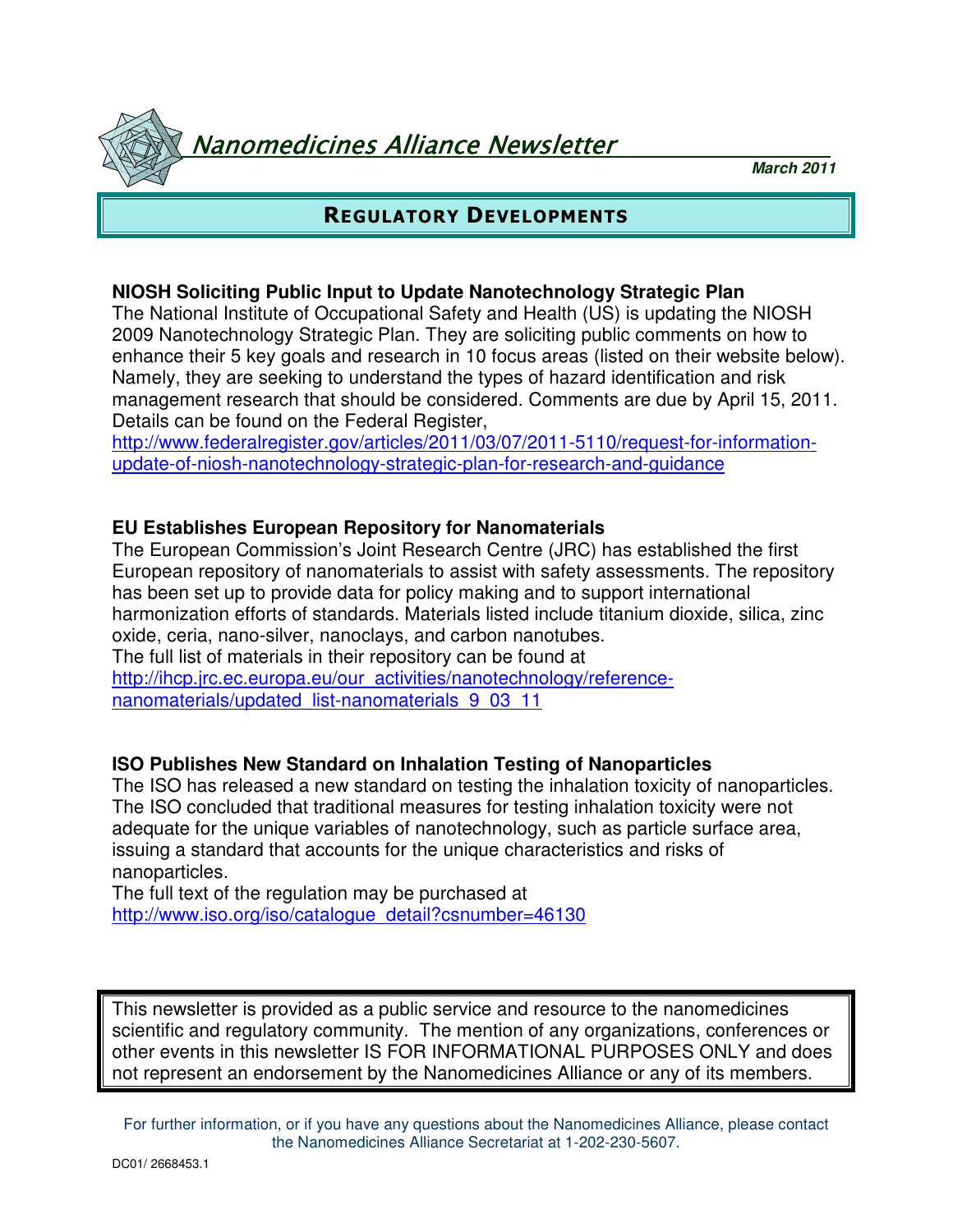# CONFERENCES AND WORKSHOPS

#### **Advanced Technologies for an Ageing Population – sponsored by Institute of Nanotechnology**

March 23 – 24, 2011; Glasgow UK

- How nanotechnology can help provide both improved treatments for conditions associated with ageing, and to contribute to a reduction in the overall costs of healthcare;
- In particular, new approaches to diagnosing and treating degenerative diseases associated ageing;
- New assistive technologies;
- Demographic trends;
- Ethical issues and challenges.

http://www.nano.org.uk/conferences/ageing2011/overview.htm

#### **COIN Hosts Nanomedicine Commercialization Workshop**

March 29, 2011, Charlotte, NC, US

For mid to senior-level managers in nanomedicine on strategies for moving nanomedicine products to the market. Areas covered include:

- Business development
- Market strategy
- Legal

http://coinatncncc.eventbrite.com/

#### **Nanotechnology and Health Care Conference**

April 6-9, 2011, Morrilton, AR, US

- Lectures from NCI, Cytimmune, and Washington University
- Topics include: drug delivery, diagnosis and treatment of cancer, combating heart disease, and mending broken bones

http://www.livethelegacy.org/events/view?id=7

#### **NANOBio&Med 2011**

April 11-14, 2011, Bilbao, Spain

- Topics include: Nanobioanalysis in vitro, bio-nano fabrication, bio-nano measurement and microscopy, nanomaterials for medicine, bioelectronics, bio-water, nanaomaterials for bio and medical applications, nanoassemblies/surfaces, drug delivery, molecular imaging and biophotonics, integrated systems/sensors, nanotoxicology, far future challenges, and bio-inspired nanotechnologies
- Emerging and future trends to be discussed among industry, academia, governmental and non-governmental institutions

http://www.imaginenano.com/SCIENCE/Scienceconferences\_BioNanoMed.php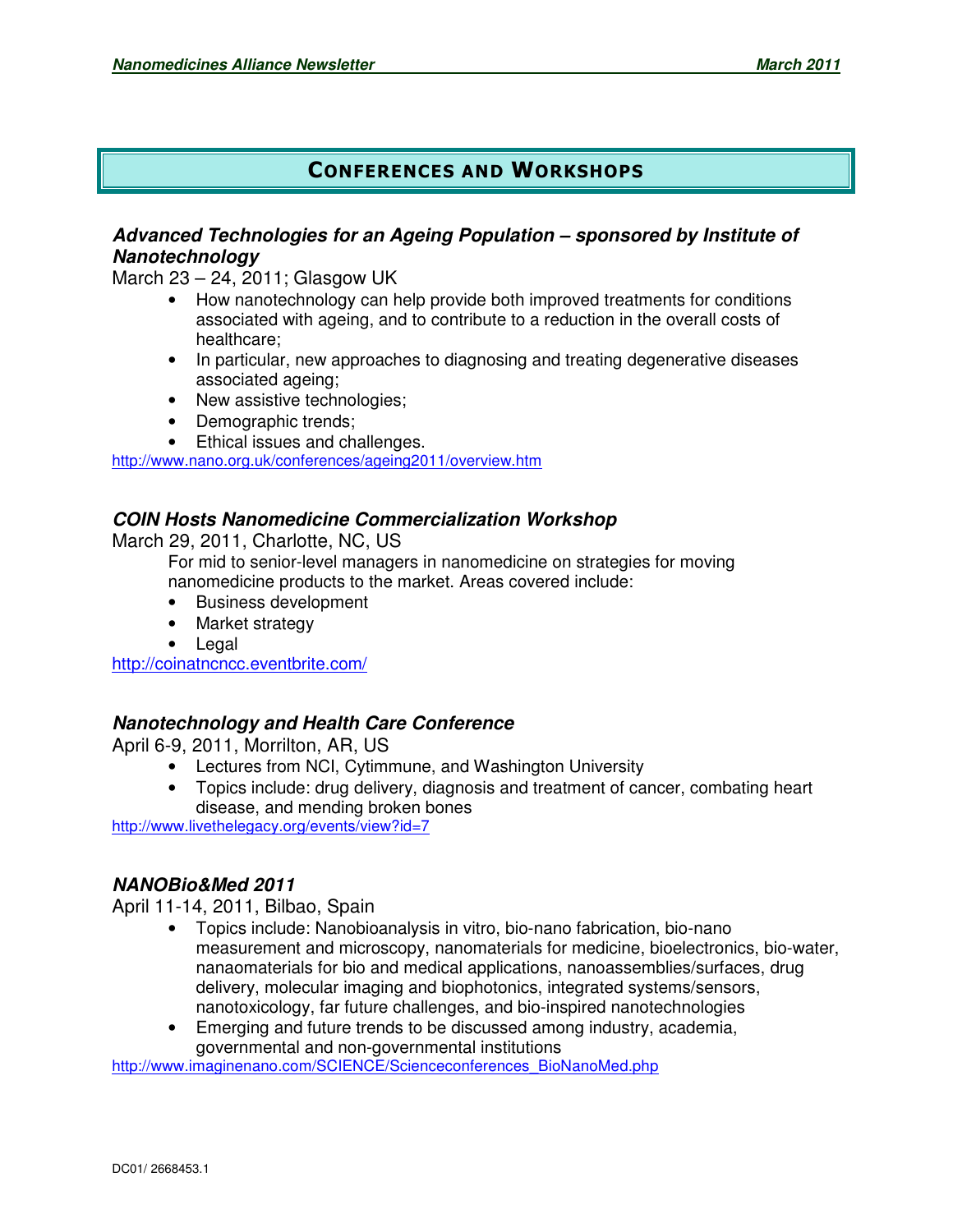# **2011 AAPS Drug Delivery Workshop**

April 14 – 15, 2011; Baltimore, MD

- Emerging oral delivery strategies and technologies to enable biopharmaceutical performance of BCS II, III and IV molecules
- Physicochemical and biopharmaceutical properties and evaluation tools
- Lipid-based systems and solid dispersions
- Prodrugs and nanoparticles

http://www.aaps.org/meetings/workshops/OralDelivery/index.asp

## **International Conference on Biotechnology and Nanotechnology**

April 27-29, 2011; Venice, Italy

For academic scientists, leading engineers, industry researchers and scholar students to exchange experience and share research results of:

- All aspects of biotechnology and nanotechnology
- Practical challenges and solutions

http://www.waset.org/conferences/2011/rome/icbn/index.php

#### **2011 National Biotechnology Conference – sponsored by AAPS**

May 16 – 18, 2011; San Francisco, CA

Symposium on Targeted Nanotheragnostics: Scientific Achievements and Commercialization Challenges, May 16, 2011: 1:30 – 4:00 pm.

- Promising advances in scientific strategies and approaches that combine disease diagnosis with therapy (Nanotheragnostics);
- Nanodevices:
- Safety concerns on the interaction of nanomaterials and nanoparticles with the human body;
- Pharmacokinetics and biodistribution of nanoparticles;
- Formulation, processing and manufacturing of nanoparticles;

• Opportunities for future growth and commercialization of nanomedicinal products http://www.nxtbook.com/nxtbooks/aaps/nbc2011\_preprogram/#

#### **Pharmaceutical Nanotechnology: Applications & Commercialization**

June 29-30, 2011; London, UK

- Engineering, formulation and drug delivery
- Nano-enabled nucleic acid therapeutic delivery
- Translating discoveries into commercial successes
- Regulatory considerations, IP issues and partnering opportunities

http://smi-online.co.uk/events/overview.asp?is=4&ref=3484

#### **NanoFormulation2011**

June 26 – July 1, 2011 ; Singapore

- Formulation of Nano-Biomaterials
- Handling and processing of Nanopowders
- Processing and Stabilization of Nanoparticle Suspensions
- Smart and Functional Materials in Formulations: Coating, Films and Tapes
- Safety and Health Effects and Nanoscale Materials Towards Sustainable and Safety

http://www.nanoformulation2011.com/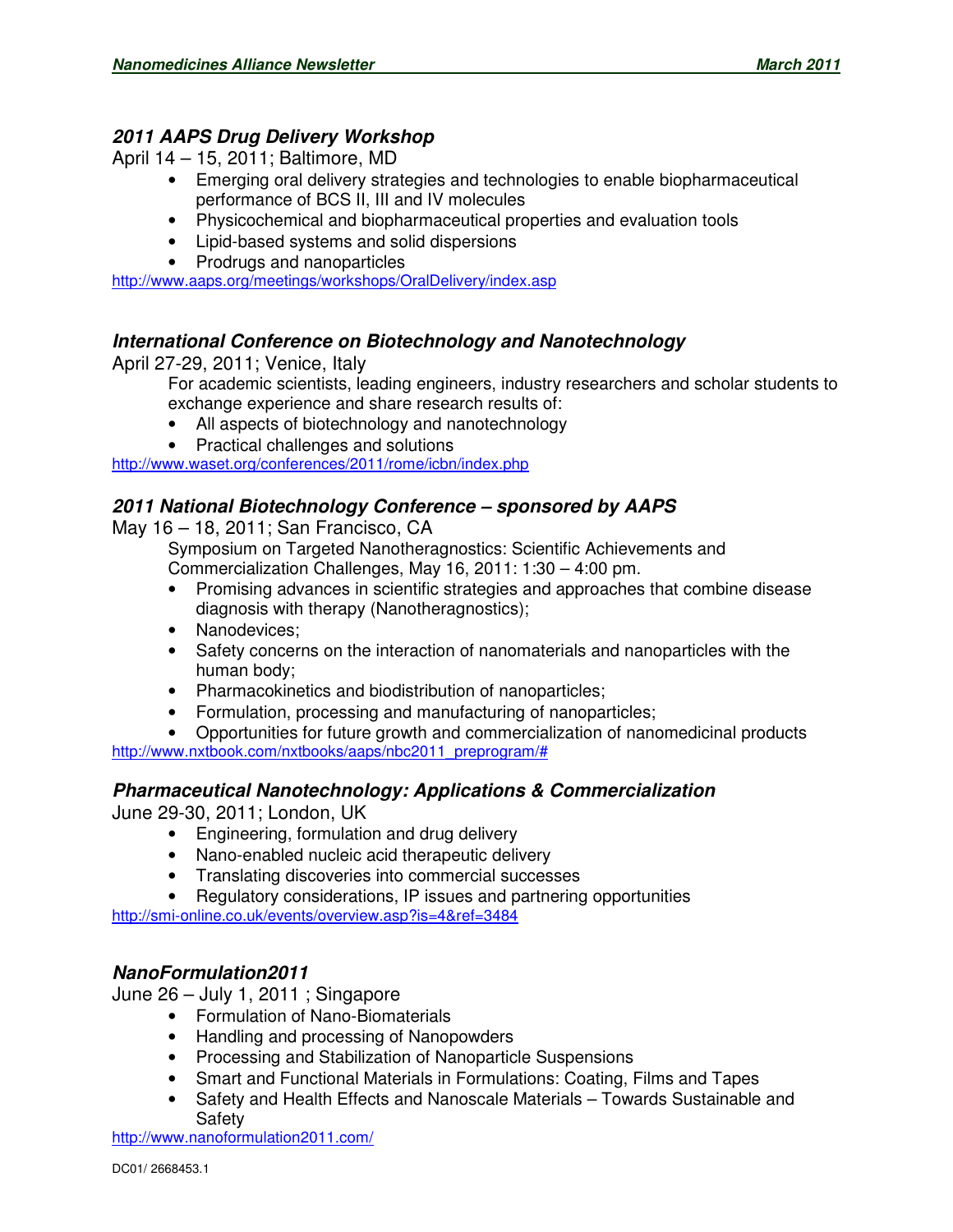#### **Nanoscale Bioceramics in Healthcare and High Performance Ceramics**

October 12-13, 2011, Stoke-on-Trent, Staffordshire, UK

- Hosted by Institute of Nanotechnology and CERAM
- Focus on application of bioactive glass and ceramics to orthopaedics, regenerative medicine, dentistry, biosensing, controlled drug release, high performance coatings, and functionalized biomaterials.

http://www.nano.org.uk/events/ion-events

#### **NanoMedicine – 2011**

November 3 – 5, 2011: Shenzhen, China

- Breaking Research of Nanomedicines
- Versatile Nanotech and Nanomaterials in Biomedicine
- Nanodevices and Diagnostic
- Nanomedicine Targeting Major Diseases
- Regenerative Nanomedicine
- Culturing Public Environment for Healthy Growth

http://www.bitconferences.com/NanoMedicine2011/

#### **Nano Health**

January 15-16, 2012, Egypt, Cairo

- To address the future of nanotechnology, as well as potential risks and regulatory issues
- New frontiers in drug delivery and therapeutics
- New frontiers in imaging and diagnosis
- Nanotechnology and the developing world
- Roadmapping new technologies
- Novel medical materials and products

http://www.clocate.com/conference/Nano-Health-2012/13170

## REFERENCE SECTION

#### **Nano Organizations**

- National Center for Toxicological Research (NCTR): http://www.fda.gov/AboutFDA/CentersOffices/NCTR/default.htm
- National Nanotechnology Initiative (NNI): http://www.nano.gov/
- Nano Science and Technology Consortium (NSTC): http://www.nstc.in/
- Nano Science and Technology Institute (NSTI): http://www.nsti.org/
- The Nanotechnology Institute (NTI): http://nanotechinstitute.org/

#### **Nano Journals**

- American Chemical Society -- Nano Letters: http://pubs.acs.org/journal/nalefd
- Institute of Physics Nanotechnology: http://iopscience.iop.org/0957-4484/
- Journal of Nanoscience and Nanotechnology: http://www.aspbs.com/jnn/